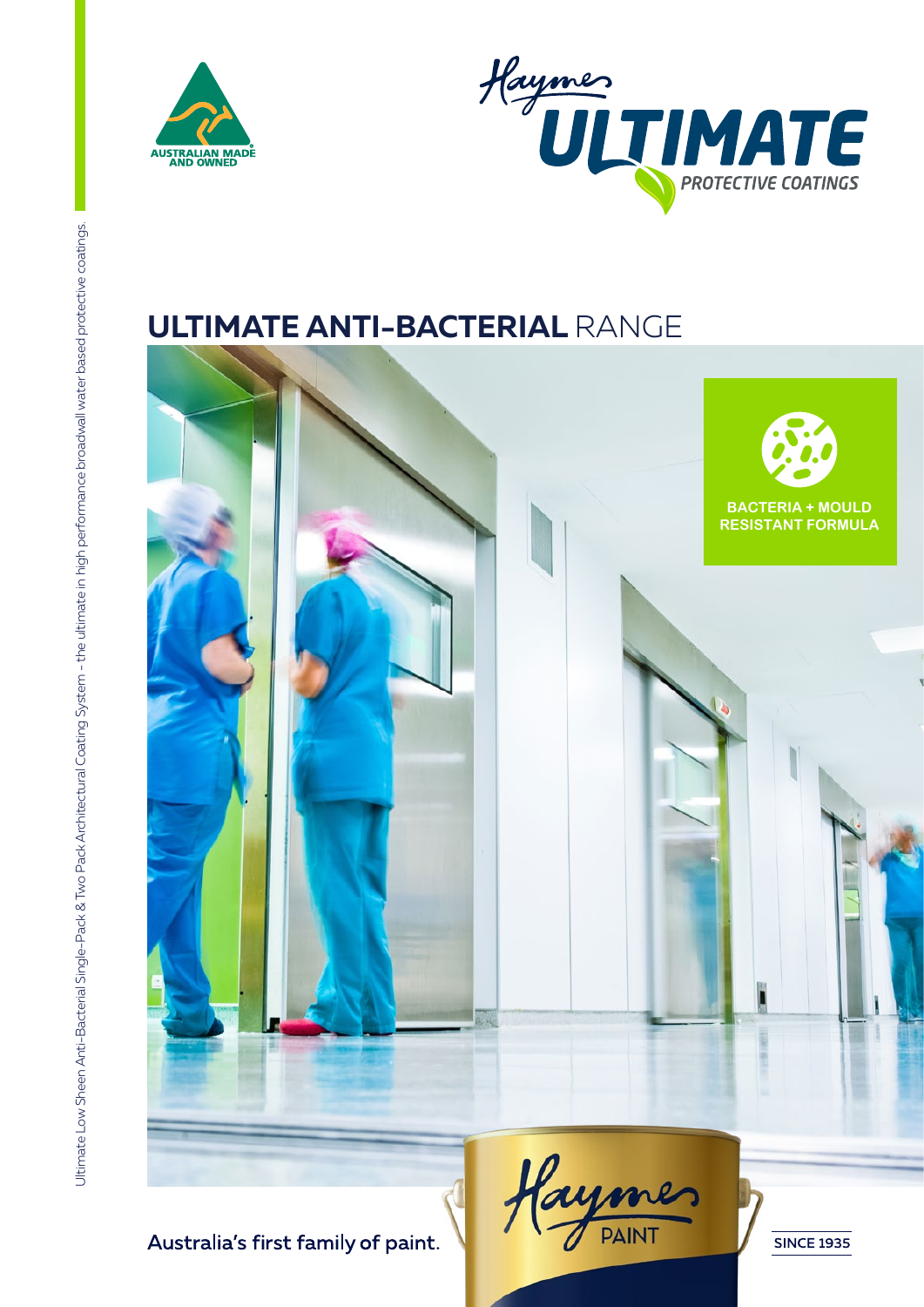**Haymes Ultimate Protective Coatings now includes a revolutionary range of single and two-pack anti-bacterial surface coatings. Ideal for the diverse clinical demands of Hospitals, Surgeries, Aged Care, Laboratories, Veterinary Clinics or Schools.**



- A single-pack low sheen acrylic with superior washability to maintain a long lasting fresh look
- Specifically formulated with mould, mildew and anti-bacteria resistance
- An environmentally friendly low odour/ 99% VOC free water base
- Exceptional coverage that's easy to apply with solid block out
- Stainproof barrier to resist stains and allow easy wash off
- Specifically designed for high traffic and commercial spaces
- 2L, 4L, 15L low sheen tint aligned to a core range of white base Haymes Paint colours

### **Use On**

Suitably prepared brick, concrete, masonry, paper-faced plasterboard, set plaster, timber and pre-painted surfaces. All interior walls including high traffic areas such as bathrooms, bedrooms, dining rooms, feature walls, hallways, laundries and living areas.

### **ANTI-BAC SINGLE-PACK**

Ultimate Single-Pack uses the lastest low sheen acrylic formulation in a unique water-based coating with the additional benefit of mould, mildew and bacteria resistance. The ultra-smooth durable finish has superior washability with superb film properties for adhesion, coverage, hiding power and overall surface hardness. A low odour, stain-resistant formulation complemented with a 7-year mould and mildew protection guarantee.



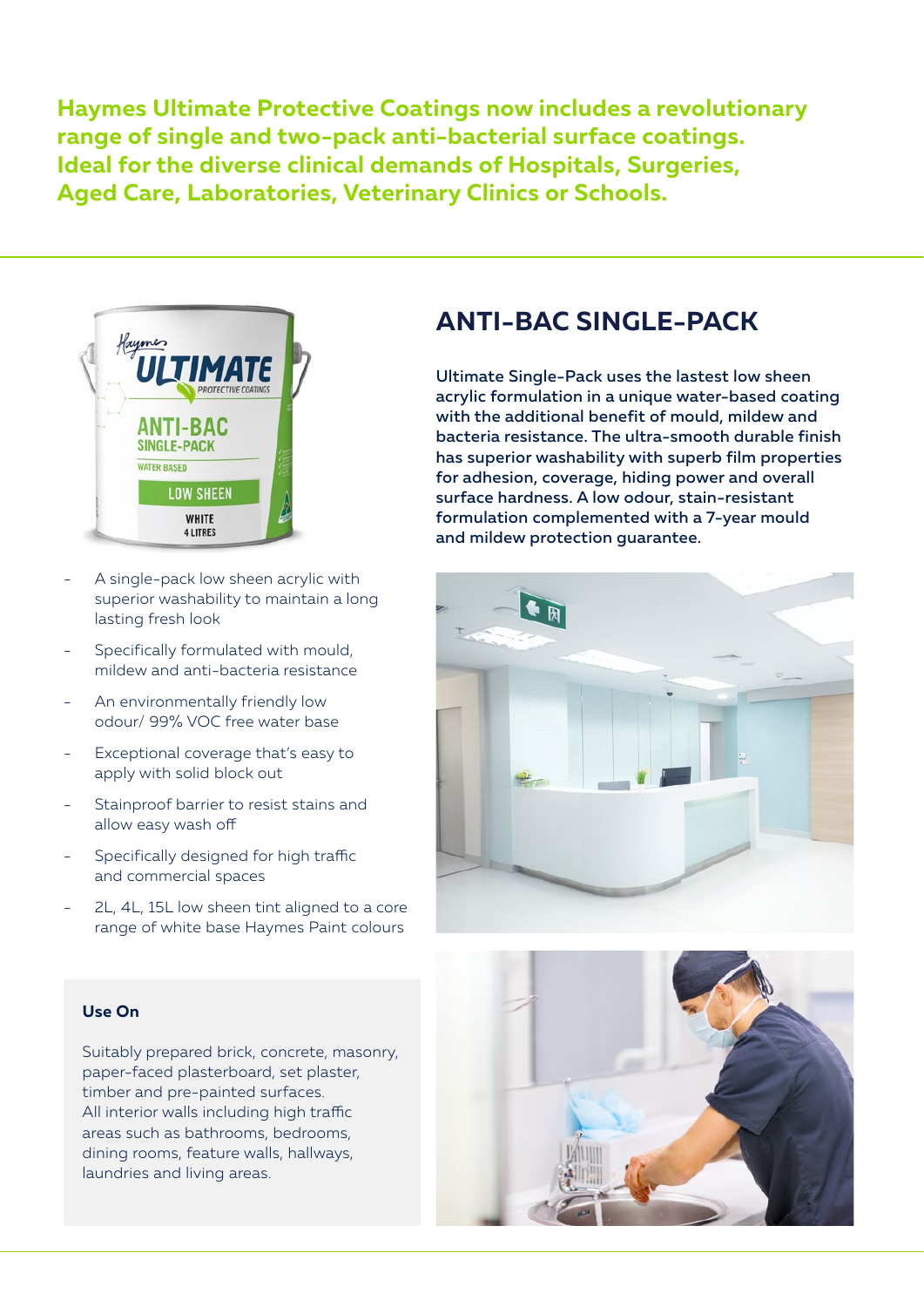

- A hard-wearing two-pack system that delivers the ultimate coating performance - mixes with Ultimate Satin Epoxy (Part A)
- Ultra durable and robust coating that can withstand typical cleaning agents i.e. chlorine, ammonium, disinfectant wipes, low-level biocides and benzakonium chlorides
- Specifically formulated with mould, mildew and bacteria resistance
- Environmentally friendly low odour/ low VOC water base
- Beautiful, low sheen finish with superb film build properties, adhesion, and surface hardness
- Specifically designed for harsh environments that mandate the rigours of clinical disinfectant with a high frequency of harsh cleaning
- Less recoats, less maintenance, easy touch-ups deliver long-term cost savings
- 4L & 20L kit systems tint aligned to a broad spectrum of Haymes Paint colours

## **ANTI-BAC TWO-PACK**

Ultimate TWO-PACK Low Sheen Epoxy Hardener (Part B) is our toughest water based coating that mixes with Ultimate Satin Epoxy (Part A). This creates a high-performance ultra-durable, anti-bacterial, low sheen wall finish. Specifically designed for clinical environments and can withstand the rigours of frequent and harsh cleaning protocols.





#### **Use On**

Suitably primed interior plasterboard and timber, masonry and pre-painted surfaces including interior walls, feature walls, living and bedrooms, hallways, dining, laundry, ceiling, doors, trim, all interior areas including high traffic areas and areas subject to moisture such as kitchens and bathrooms.